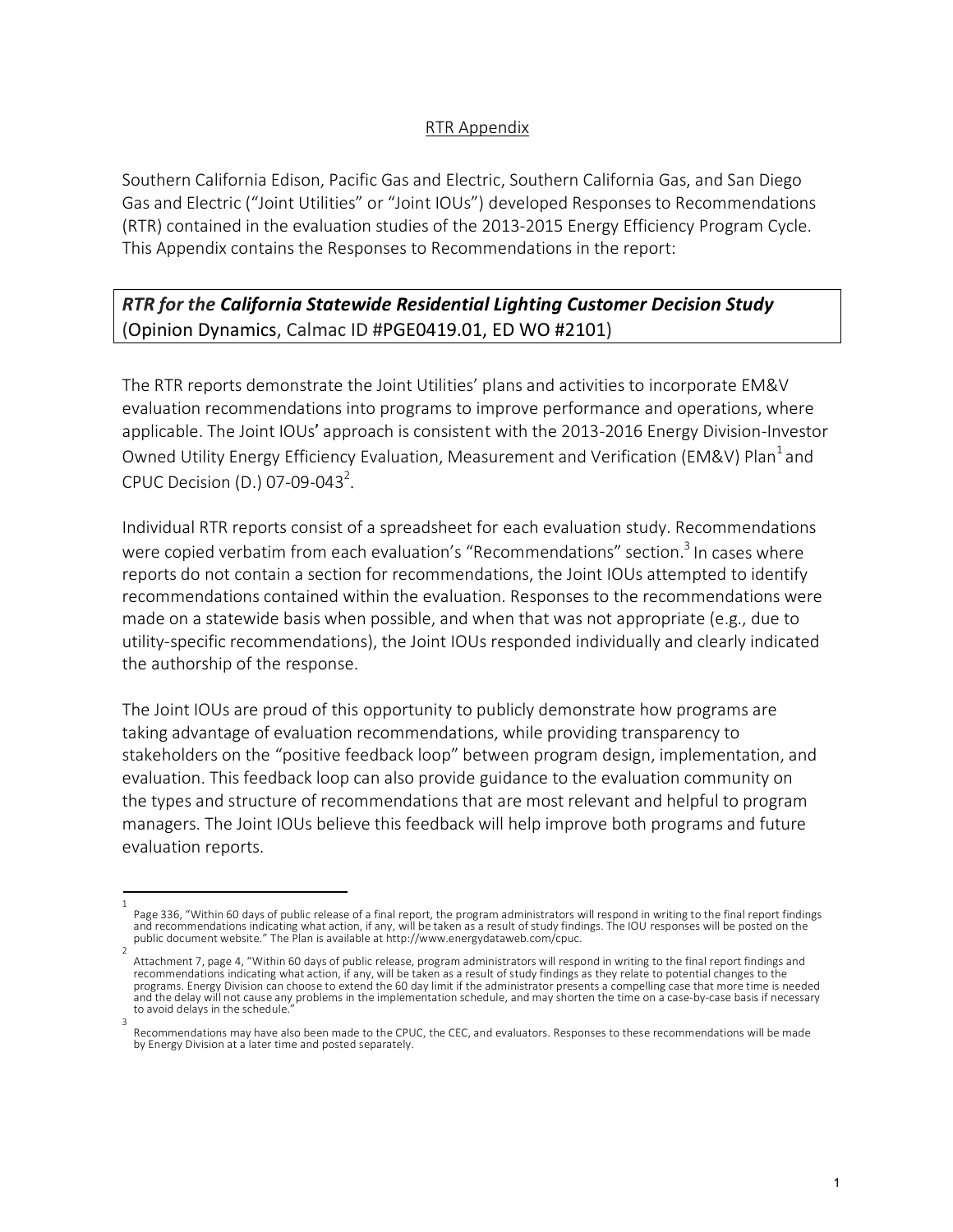## **Response to Recommendations (RTR) in Impact, Process, and Market Assessment Studies**

**Study Title:** California Statewide Residential Lighting Customer Decision Study

**Program:** Lighting

**Author:** Opinion Dynamics

**Calmac ID:** PGE0419.01

**ED WO:** 2101

**Link to Report:** http://calmac.org/publications/CA\_SW\_LCDC\_Study\_FINAL\_REPORT\_2018-06-18.pdf

c program change, give reason for rejection, or indicate that it's under further review.

Is have already sunset A-Lamps from the Primary Light-The IOUs plan on utilizing upstream lighting program lamps and reflectors until 2020 when decorative and os would be subject to T20 per CEC Draft Staff Report neral Service Lamps (Expanded Scope). This would ransformation early adoption of Title 20 and prepare regulations. of all screw-in lamp categories until they This will coincide with the timing of Statewide lighting re new models can be tried and evaluated depending onse to the statewide Third-Party solicitation for Ab-

of the Upstream Lighting Program (aka Primary Lighting encourage manufacturing, stocking, and purchasing of s, not the purchase of all LEDs. In addition, past lighting tions (DNV-GL 2016, DNV-GL 2017) indicate that lookstomer surveys responses can overestimate free ridis why they included manufacturer and retailer intercalculating free ridership. IOUs have seen an increase these specialty products (decorative lamps and reflec-It of the upstream program rebate, which is an indicathe ince of utility intervention and program success.

rally serve all sectors of the population; retailer locabig box stores such as Costco, Walmart, Dollar Tree, and l and smaller discount stores like 97¢/98¢ discount r-income and hard-to-reach areas. In addition, retailers and Hispanic markets/stores that serve our diverse

ery channel is upstream, specific customers are not

#### **Disposition Disposition Notes**

#### Examples:

| Item<br>#      | Page<br># | <b>Findings</b>                                                                                                                                                                                                                                                                | <b>Best Practice / Recommendations</b><br>(Verbatim from Final Report)                                                                                                                                                                                                                                                                                                                                                                                                                                                                                                                                                                                                                                            | Recommen-<br>dation<br><b>Recipient</b>                       | <b>Disposition</b>                            |                                                                                                                                                                                                                                                                                                                                                                                           |
|----------------|-----------|--------------------------------------------------------------------------------------------------------------------------------------------------------------------------------------------------------------------------------------------------------------------------------|-------------------------------------------------------------------------------------------------------------------------------------------------------------------------------------------------------------------------------------------------------------------------------------------------------------------------------------------------------------------------------------------------------------------------------------------------------------------------------------------------------------------------------------------------------------------------------------------------------------------------------------------------------------------------------------------------------------------|---------------------------------------------------------------|-----------------------------------------------|-------------------------------------------------------------------------------------------------------------------------------------------------------------------------------------------------------------------------------------------------------------------------------------------------------------------------------------------------------------------------------------------|
|                |           |                                                                                                                                                                                                                                                                                |                                                                                                                                                                                                                                                                                                                                                                                                                                                                                                                                                                                                                                                                                                                   | If incorrect,<br>please indicate<br>and redirect in<br>notes. | Choose:<br>Accepted,<br>Rejected, or<br>Other | Describe specifi                                                                                                                                                                                                                                                                                                                                                                          |
| $\mathbf{1}$   | 51        | The California lighting market is nearing transformation.<br>The transformative effects are evidenced in the near uni-<br>versal awareness and penetration of energy efficient<br>technologies, knowledge of their benefits, and a natural<br>preference for the technologies. | This study suggests diminishing effects from mass market in-<br>centive-based energy efficiency lighting programs, such as<br>the current upstream residential lighting programs adminis-<br>tered by the California IOUs. Many customers are using LEDs<br>and are willing to pay more for them, which signals high<br>free-ridership rates. The IOUs that have not yet done so<br>should consider sun-setting their mass market programs and<br>replacing them with 1) offerings that target customer seg-<br>ments that lag behind in their adoption of energy efficiency<br>lighting products; and 2) offerings that focus on informa-<br>tional and educational interventions as opposed to incen-<br>tives. | PG&E, SCE,<br>SDG&E                                           | Other                                         | California IOU:<br>ing programs.<br>for decorative<br>reflector lamp<br>Analysis of Ge<br>help market tr<br>for mandatory<br>are regulated.<br>program wher<br>upon the resp<br>stract (RFA).<br>The purpose o<br>Program) is to<br><b>CEC-spec LEDs</b><br>impact evaluat<br>ing only at cus<br>ership, which i<br>viewers when<br>in demand for<br>tors) as a resul<br>tor of the influ |
| $\overline{2}$ | 52        | While many Californians are knowledgeable about LEDs<br>and prefer them over other bulb technologies, some cus-<br>tomers lag behind in their knowledge and adoption of<br>the energy efficient technologies.                                                                  | We recommend that the IOUs continue targeting under-<br>served customer groups with incentives in the short-term<br>until the effects of Title 20 standards are fully reflected in re-<br>tailer stocking practices, because it will help accelerate the<br>adoption of LEDs. To further improve targeting, the IOUs<br>should consider using the results from the discrete choice<br>modeling exercise and assign segments to each of its cus-<br>tomers through a propensity scoring analysis and more pre-                                                                                                                                                                                                     | PG&E, SCE,<br>SDG&E                                           | Other                                         | All IOUs gener<br>tions include b<br><b>Dollar General</b><br>stores in lower<br>include Asian a<br>communities.<br>Since the deliv                                                                                                                                                                                                                                                       |